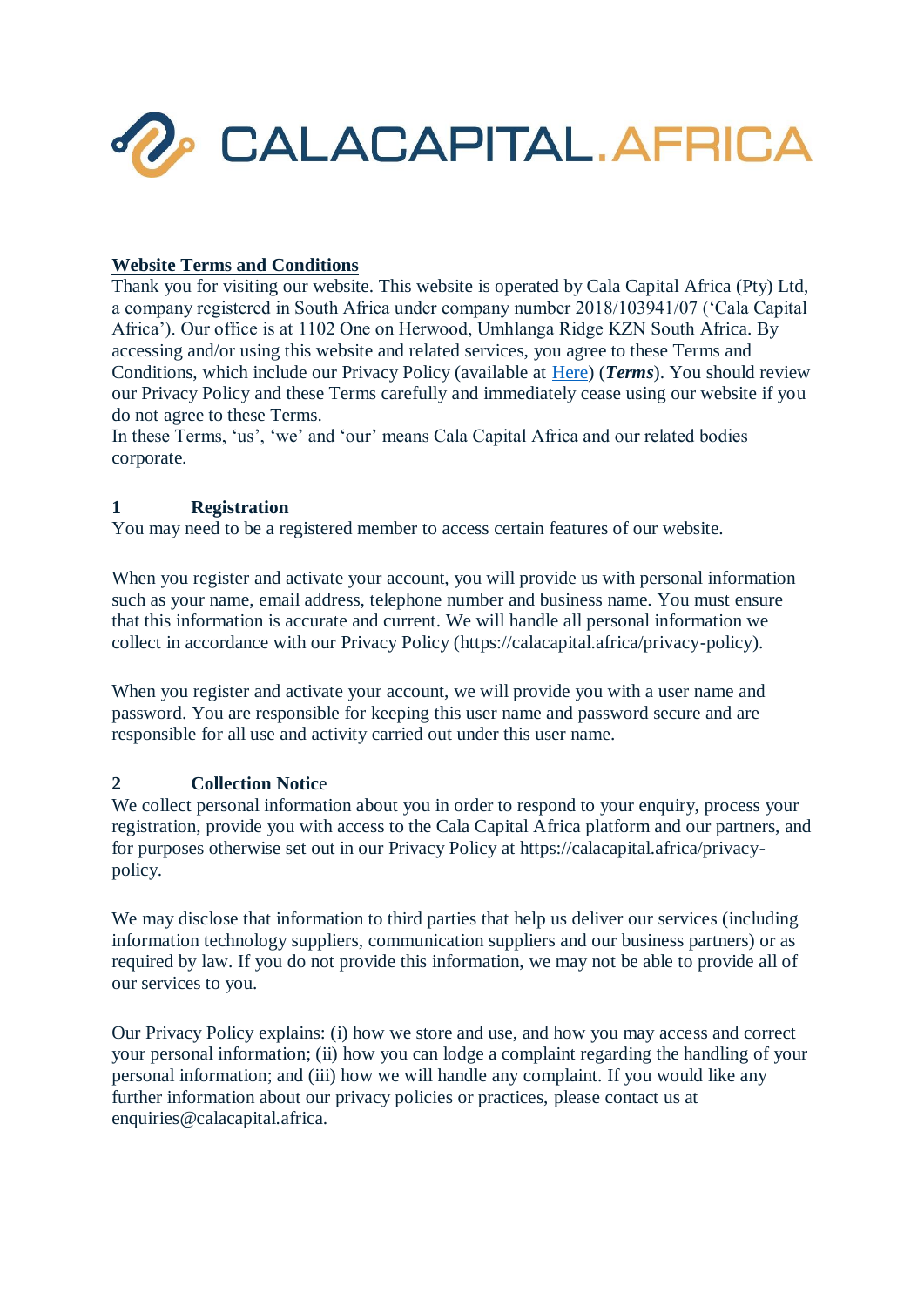By providing your personal information to us, you consent to the collection, use, storage and disclosure of that information as described in the Privacy Policy and these Terms.

# **3 Accuracy, completeness and timeliness of information**

The information on our website is not comprehensive and is intended to provide a summary of the subject matter covered. While we use all reasonable attempts to ensure the accuracy and completeness of the information on our website, to the extent permitted by law, we make no warranty regarding the information on this website. You should monitor any changes to the information contained on this website.

We are not liable to you or anyone else if interference with or damage to your computer systems occurs in connection with the use of this website or a linked website. You must take your own precautions to ensure that whatever you select for your use from our website is free of viruses or anything else (such as worms or Trojan horses) that may interfere with or damage the operations of your computer systems.

We may, from time to time and without notice, change or add to the website (including the Terms) or the information, products or services described in it. However, we do not undertake to keep the website updated. We are not liable to you or anyone else if errors occur in the information on the website or if that information is not up-to-date.

# **4 Linked sites**

Our website may contain links to websites operated by third parties. Those links are provided for convenience and may not remain current or be maintained. Unless expressly stated otherwise, we do not endorse and are not responsible for the content on those linked websites and have no control over or rights in those linked websites.

## **5 Intellectual property rights**

Unless otherwise indicated, we own or license from third parties all rights, title and interest (including copyright, designs, patents, trademarks and other intellectual property rights) in this website and in all of the material (including all text, graphics, logos, audio and software) made available on this website (*Content*).

Your use of this website and use of and access to any Content does not grant or transfer any rights, title or interest to you in relation to this website or the Content. However we do grant you a licence to access the website and view the Content on the terms and conditions set out in this Agreement and, where applicable, as expressly authorised by us and/or our third party licensors.

Any reproduction or redistribution of this website or the Content is prohibited and may result in civil and criminal penalties. In addition, you must not copy the Content to any other server, location or support for publication, reproduction or distribution is expressly prohibited.

All other use, copying or reproduction of this website, the Content or any part of it is prohibited, except to the extent permitted by law.

# **6 Unacceptable activity**

You must not do any act that we would deem to be inappropriate, is unlawful or is prohibited by any laws applicable to our website, including but not limited to: